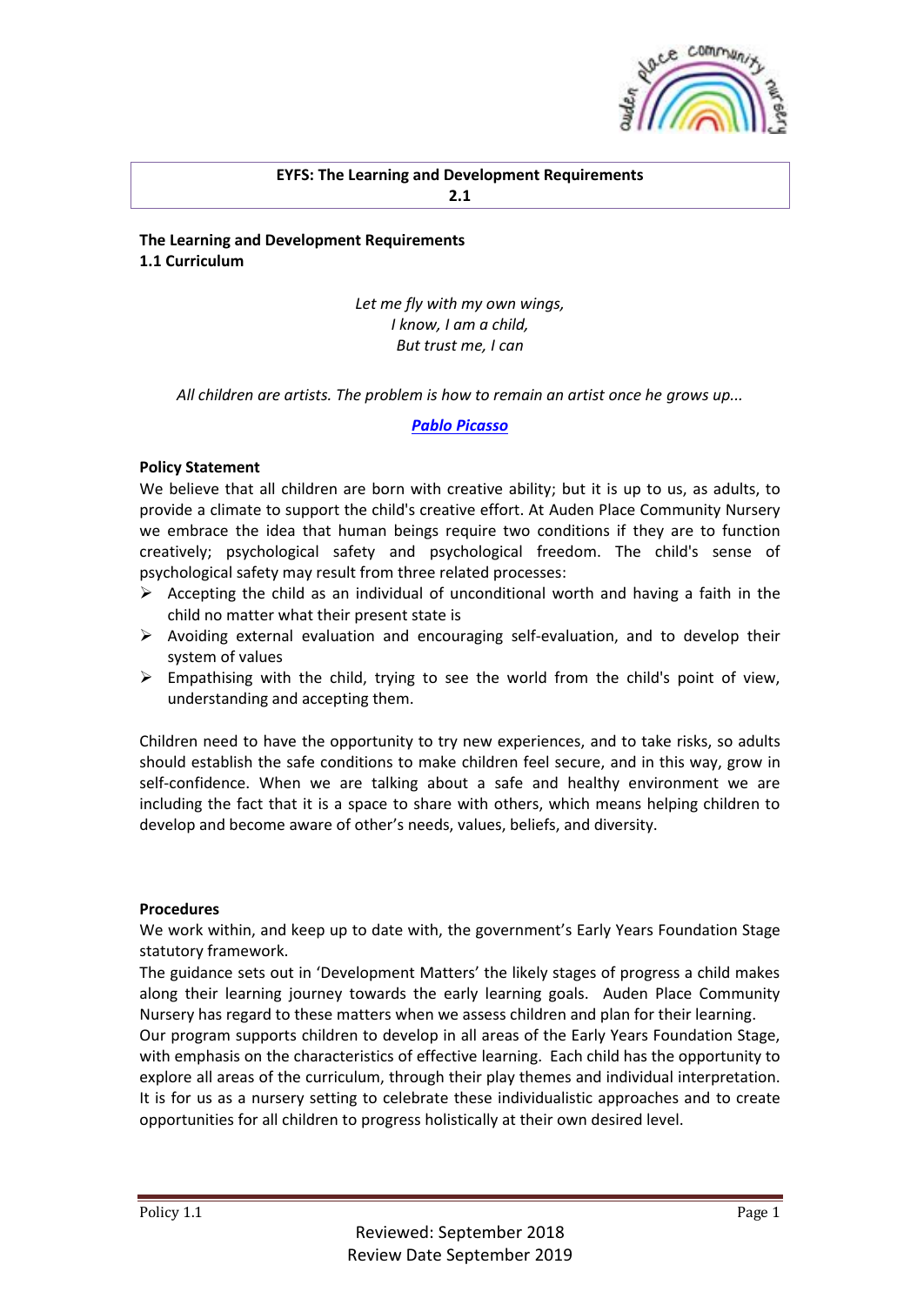

This includes the three prime areas:

### *Personal, social and emotional development*

- $\triangleright$  positive approaches to learning and finding out about themselves and the world around them;
- $\triangleright$  confidence in themselves and their ability to do things, and valuing their own achievements, understanding who they are and how they differ from others;
- $\triangleright$  their ability to get on, work and make friendships with other people, both children and adults;
- $\triangleright$  their awareness of, and being able to keep to, the expectations which are set to help us look after ourselves, other people and our environment;
- $\triangleright$  their commitment and enthusiasm to understand and accept the other children and staff they come into contact with
- $\triangleright$  their ability to expect to have their way of doing things respected and to respect other people's way of doing things.

### *Communication and language*

- $\triangleright$  all non-verbal communication that occurs through body language, facial expressions and intonations in speech
- $\triangleright$  conversational skills with one other person, in small groups and in large groups, to talk with and listen to others (opportunities for the key person to interact at this time with their key group)
- $\triangleright$  understanding that communication is a powerful tool to use with all adults and children, and what communication is appropriate when, and why
- $\triangleright$  "five a day" up to five opportunities a day to interact through song/rhyme and storytelling;
- $\triangleright$  their vocabulary by learning the meaning of and being able to use new words;
- $\triangleright$  their ability to use words to describe their experiences;
- $\triangleright$  their knowledge of the sounds and letters that make up the words we use;
- $\triangleright$  their ability to listen to, re-tell and talk about stories;
- $\triangleright$  knowledge of the purposes for which we use writing; and
- $\triangleright$  making their own attempts at writing

### *Physical Development*

- $\triangleright$  increasing control over the large movements that they can make with their arms, legs and bodies, so that they can run, jump, hop, skip, roll, climb, balance and lift;
- $\triangleright$  increasing control over the small movements they can make with their arms, wrists and hands, so that they can pick up and use objects, tools and materials; and
- $\triangleright$  their understanding about the importance of their bodies and how to look after them;
- $\triangleright$  their ability to care for and manage themselves, and to strive to understand their personal hygiene needs
- $\triangleright$  show curiosity in physical play, and explore all elements of physical play in the knowledge that they are safe and can move in safety
- ➢ participate in movement groups to help develop coordination, balance and control in a range of movements
- $\triangleright$  understand the importance of a healthy and balanced lifestyle, and how to achieve this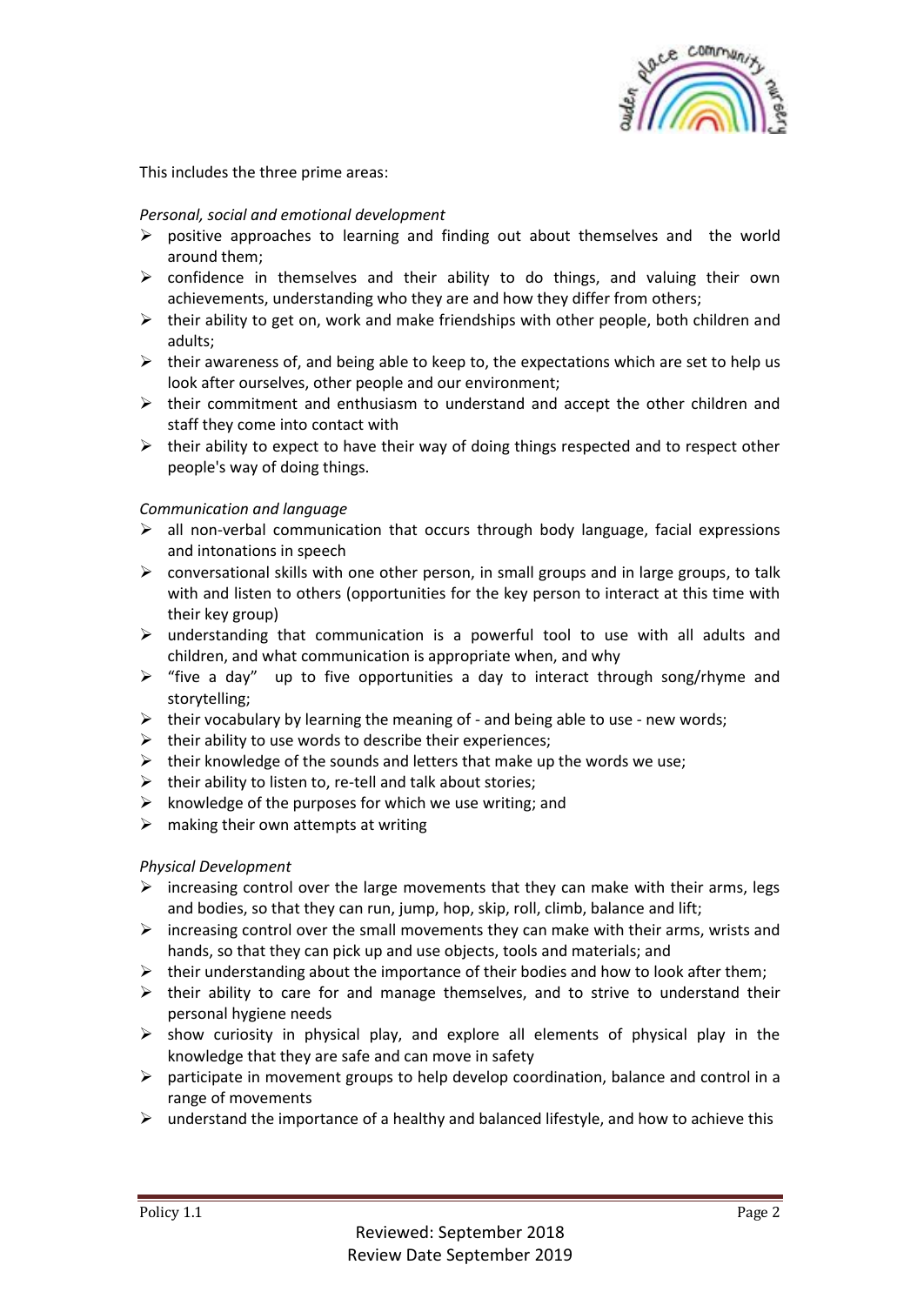

As well as these prime areas of learning, we also ensure children have daily opportunities to explore the specific areas of mathematics, understanding the world, literacy and expressive arts and design. We do this by:

- $\triangleright$  mathematical talk, songs, books and activities
- $\triangleright$  playing with technological toys such as remotes, telephones, cameras, and battery powered toys
- $\triangleright$  having daily access to sand and water play
- $\triangleright$  having daily access to painting and easel play
- $\triangleright$  having daily access to mark making resources
- $\triangleright$  going on regular outings to the park and local community
- $\triangleright$  going on trips to the theatre, museums, concerts and other events

The Room leaders meet with all staff weekly to discuss the deliverance of all curriculum; if any holes are appearing, or any concerns are raised, these can be addressed during these meetings, and plans are made to support the children. Together, all staff are constantly evaluating their curriculum to ensure the maximum amount of activities and creative approaches are being employed. At all times, all staff are assuring that all children are playing and accessing the curriculum appropriately.

### *How can we make it possible in an early years setting?*

- $\triangleright$  By recognising that we are trained professionals and having confidence in our knowledge of child development, and the Early Years Foundation Stage Curriculum.
- $\triangleright$  By approaching children with a generosity of understanding, aiming to evaluate their mistakes and to praise their effort.
- $\triangleright$  We see questions as tests, and so therefore limit our questions, and replace these with comments on what the children are doing, often imposing children to question themselves, rather than being questioned. We aim to keep any questions asked open ended, and we also take into consideration the age and developmental stage of the child.
- $\triangleright$  By being focused on the process rather than on the result, e.g. we would say to a child,
- $\triangleright$  Never amend or write on their work, unless they ask you to.
- $\triangleright$  By observing children's interaction closely in order to better understand their needs and own initiatives, planning according to these.
- $\triangleright$  By being aware of having too high an expectation of children. These expectations, positive or negative can affect a child's self-esteem and development, and their response to thinking and learning. It is important to provide stimulation but also to allow areas of success.
- $\triangleright$  By encouraging all children to explore activities before structuring their learning.
- $\triangleright$  By encouraging children to build up their own hypothesis to understand the world around them. Asking them rather than giving them answers.
- $\triangleright$  By letting them express in their own words, rather than in ours.
- $\triangleright$  By genuinely celebrating the children's exploration of the world, with praise.
- $\triangleright$  The early years curriculum should enable the inclusion of children with special needs, and those who come from diverse ethnic backgrounds.
- $\triangleright$  The quality of adult relationships (in this case, the staff team) is important in order to establish a safe and healthy environment for the child. Adults should agree a common approach towards the children, making sure that in the setting we are having the same attitude towards children and that we are giving them the same messages through consistency.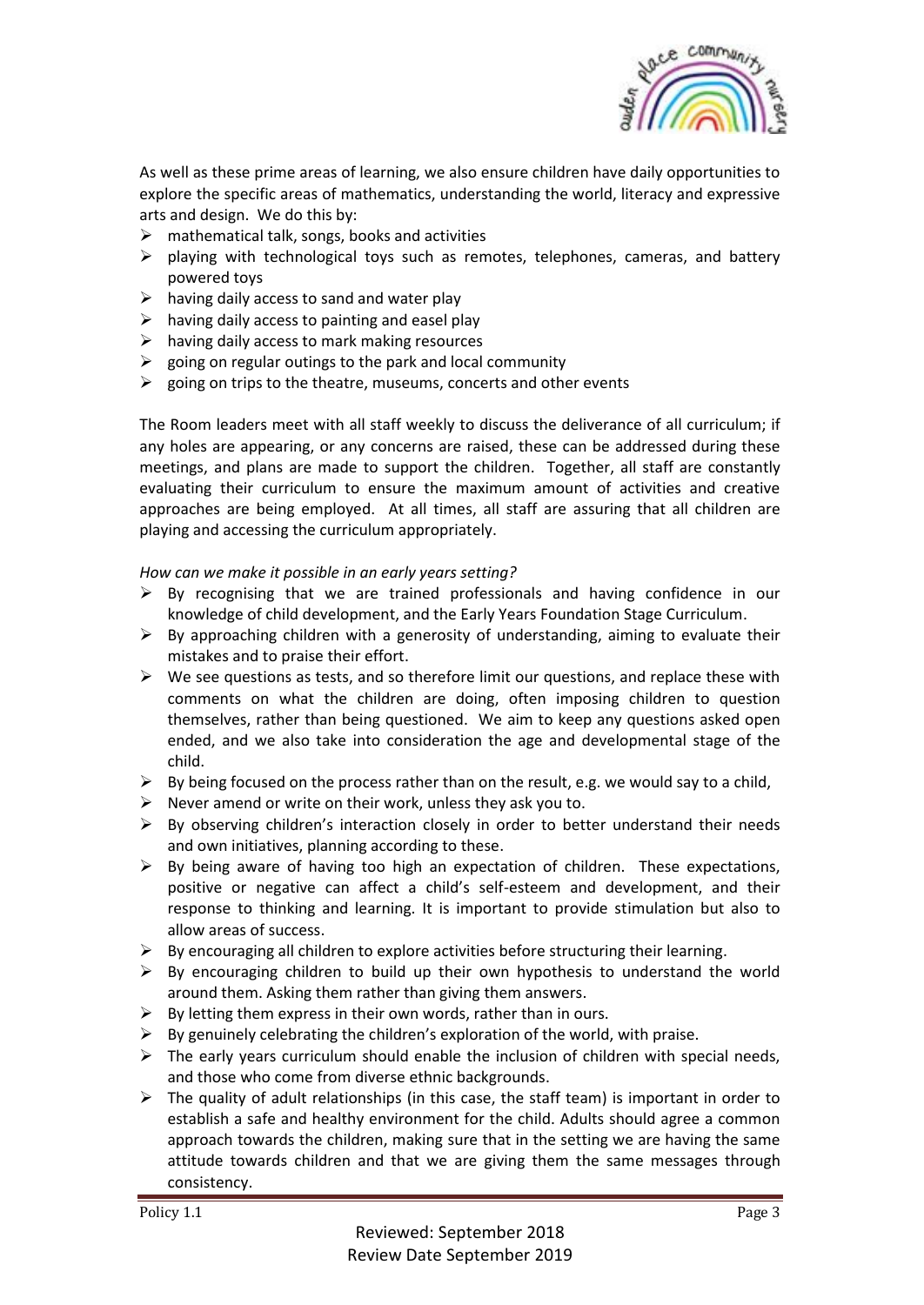

# *From the Beginning (See policy 3j.3 – Transitions)*

When a child starts nursery, they will be allocated a key-person who will, through talking to you and your child (if of an appropriate age), and through observing your child at play, determine what stage of development your child is at and what they enjoy doing/playing with. This is then used in order to plan activities for your child when they start with us, and to create an environment which makes them feel secure.

### *Forest School*

At Auden Place we embrace the role of outdoor education, and have regular Forest School sessions at London Zoo, Primrose Hill Park or the local Church. Some staff have been trained in leading Forest School, and we recognise the importance and benefits of taking the children to the 'forest' and the relevant activities that we can do.

### *Key Person Role (See policy 3d.1 – Role of the Key-person)*

- $\triangleright$  We see parents as the most significant people in the life of the child. The role of the key-person is to build up a trusting relationship with parents and carers and to maintain fluent and honest communication with them. This is the person who parents will refer to, share information with or raise any concerns they may have. The key-person is going to establish the conditions to make parents feel secure.
- $\triangleright$  The key-person will also build up children's portfolios to show their development using children's artwork, photographs and observations, as evidence. Parents have access to their child's portfolio at any time, but we formally go through them on parents evenings.
- ➢ Although the key-person has their own group of key children that they take the lead responsibility for, they are still part of a team and they work towards the best outcomes for the all the children in the nursery.

# *Parents Involvement (See policy 3j.4 Parent Partnership)*

Practitioners are aware that parents/carers are the children's primary educator and work closely with them. Our planning is on display for parents/carers to see so that they can continue the interest at home. We also provide parents with 'wow sheets' for them to complete if they have something at home they can bring in for us to incorporate in to our planning. Our weekly planning sheets incorporate parent feedback and areas in which they would like their child to develop further. These are written in blue.

We also send weekly updates to the parents about what activities the children have been up to and how they can develop this further at home.

### *A Stimulating Learning Environment*

We understand that children need to have access to a stimulating learning environment, both indoors and out , in order to promote independency and autonomy.

A stimulating leaning environment is essential for development to take place, whilst also feeling safe and secure to explore, investigate, and learn. So from the moment children come to the nursery they will be involved in learning opportunities throughout the environment.